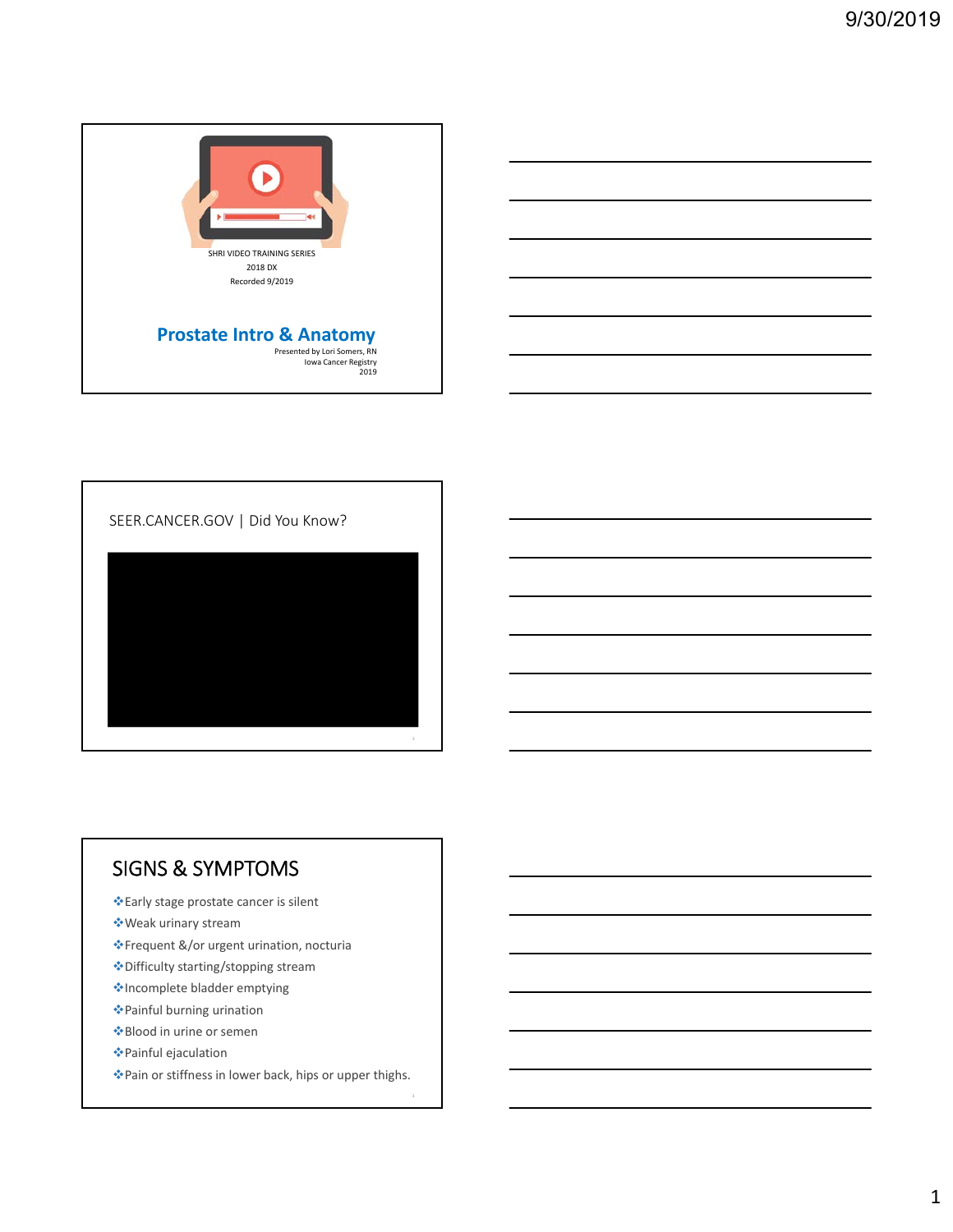### Prostate Gland

❖ Gland of the male reproductive system & is located in front of rectum just below bladder

- Main purpose to produce fluid for semen
- About size of chestnut, somewhat conical in shape
- Consists of base, apex, anterior, posterior & lateral surfaces
- The prostate & its plexus is surrounded by the prostatic fascia.
- Denonvilliers' fascia Posterior portion of the fascia which forms barrier between prostate & rectum.

### **Terms**

- **Base** of prostate
	- Directed upward near inferior surface of bladder.
	- Greater part of this surface is directly continuous with bladder wall
- **Apex** of prostate
	- Apex is directed downward
	- **In contact with superior fascia of urogenital diaphragm**



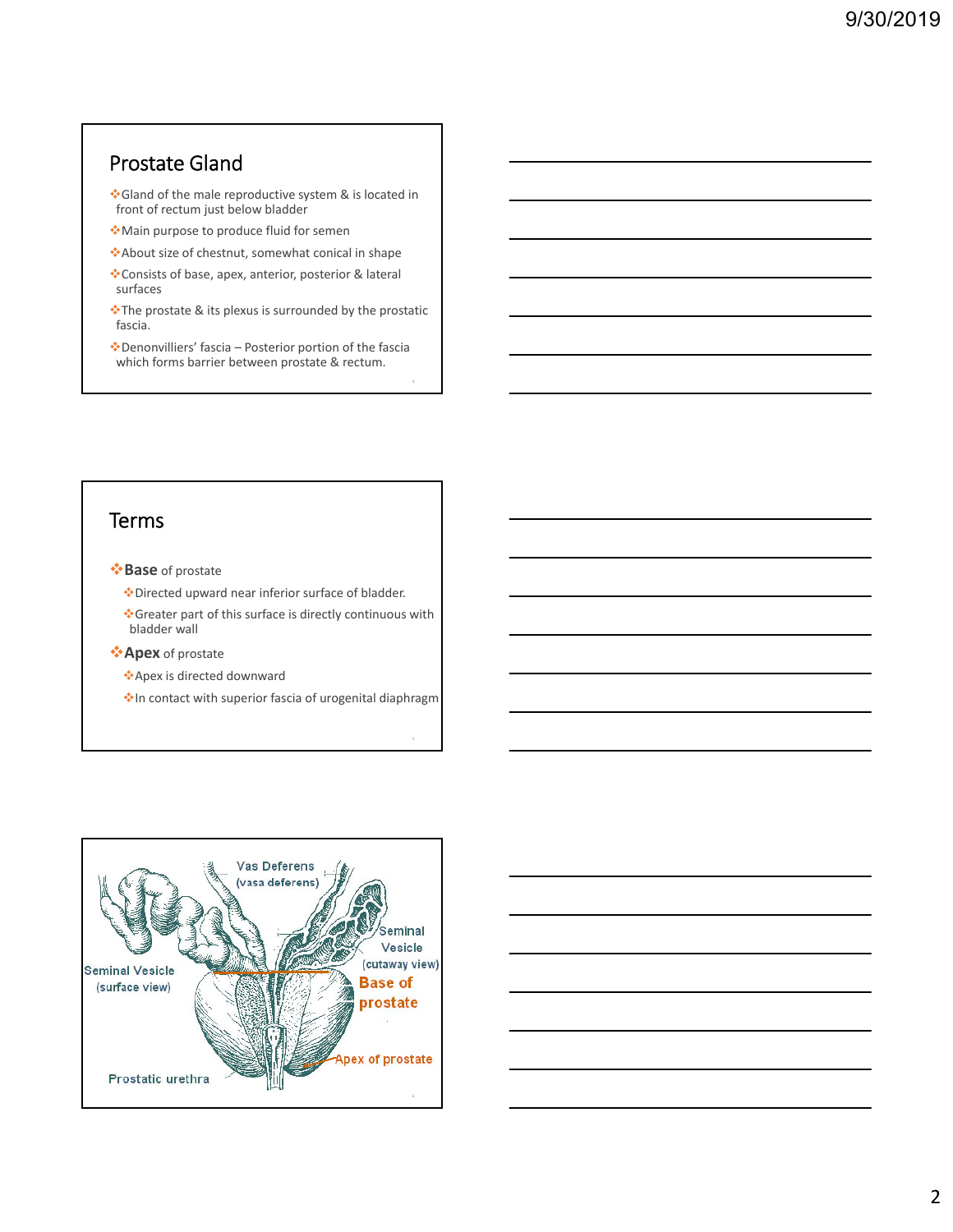









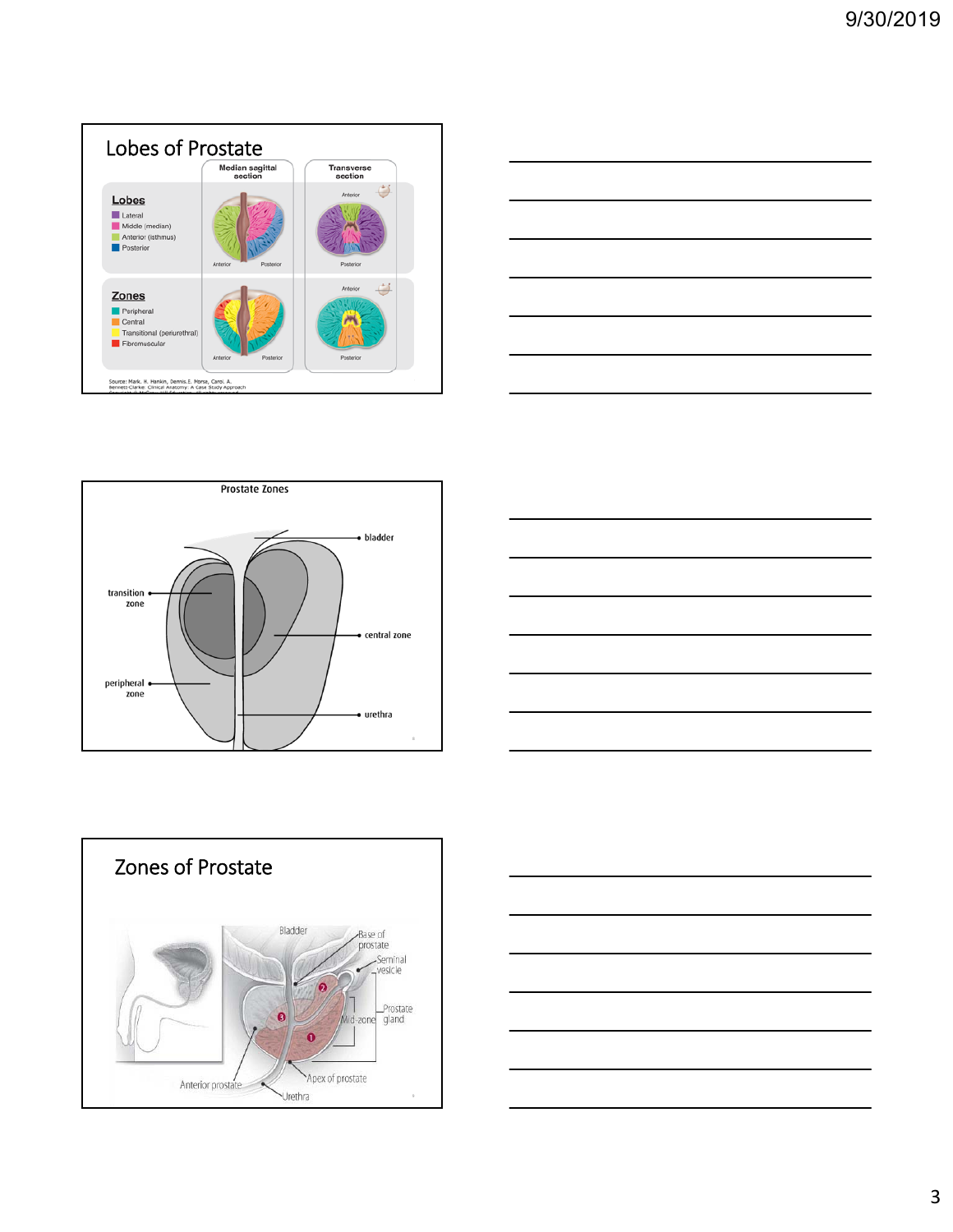## Benign Prostatic Hypertrophy (BPH)

Benign condition which an overgrowth of prostate tissue pushes against urethra causing obstruction of urine flow

- May cause frequent urination, difficulty to start or complete obstruction in severe cases.
- A gradual enlargement of prostate & occurs in more than half of men over 45
- While BPH is not a malignant condition, prostate CA is present in about 38% of men who undergo surgery to relieve symptoms

### PROSTATE CA

Prostate CA usually arises near surface of gland, & may be felt by physician during digital rectal exam (DRE)

As tumor grows, prostate expands around the urethra & may cause urinary symptoms similar to BPH. By the time tumor large enough to cause symptoms, has often spread beyond its capsule.

May invade surrounding fat & tissue, seminal vesicles &/or neck of bladder.

May involve LN's in pelvic region. Later can spread to bones, primarily in spine, hip, pelvis & chest.

### PHYSICAL EXAM

#### **Key information to document:**

palpable mass, tumor, nodule on DRE

enlargement of prostate (Many times numbered 1+, 2+, and so forth)

size of nodule

nodularity in prostate or pelvis

palpable lymph nodes, palpable nodes

evidence of "frozen" pelvis

organomegaly (hepatosplenomegaly)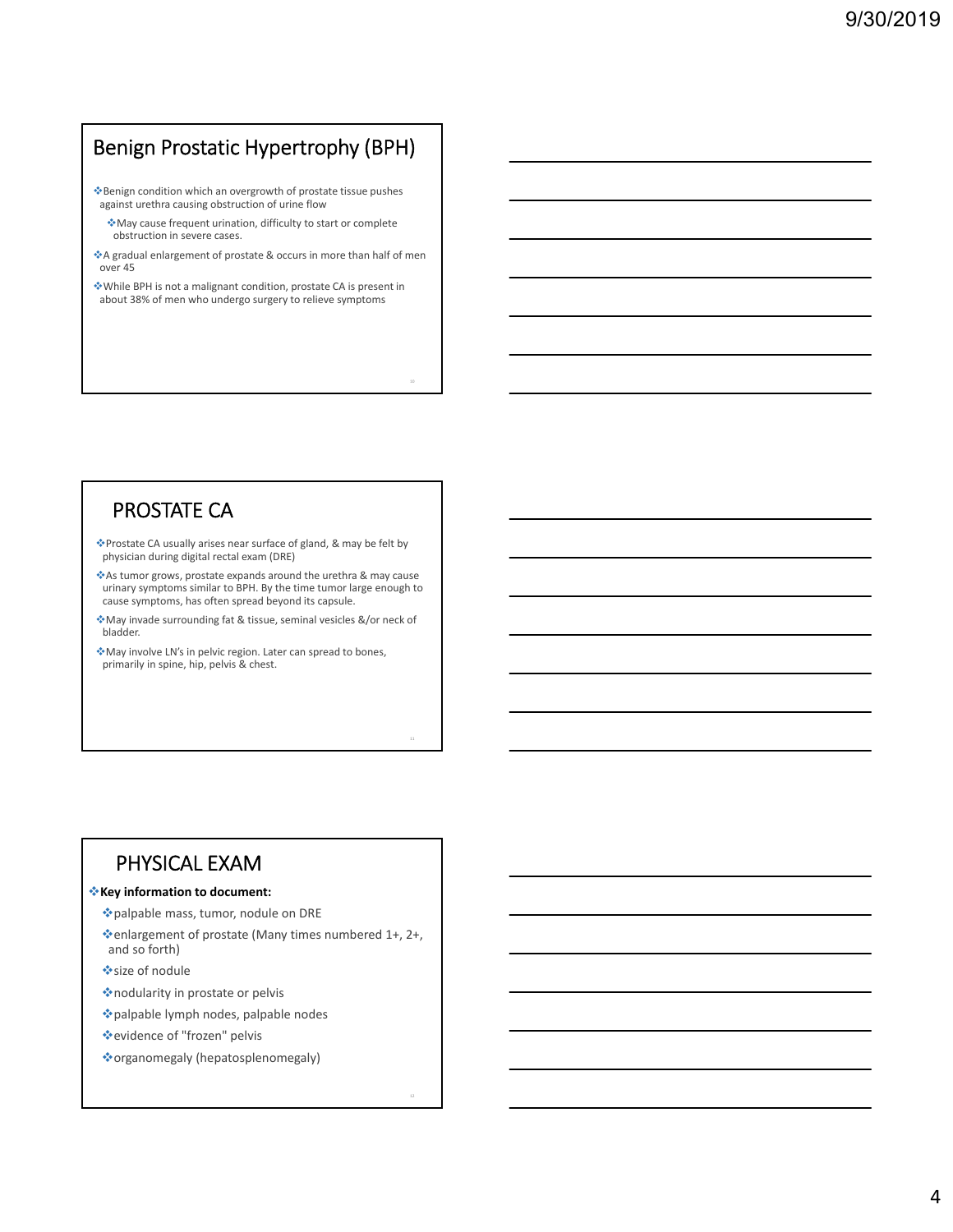

### CLINICALLY INAPPARENT

#### **Not palpable on DRE**

- •Documentation of DRE that does not mention:
	- Palpable 'tumor' **Infer as inapparent**
	- Mass •Nodule
- •Includes findings limited to BPH/enlargement or hypertrophy

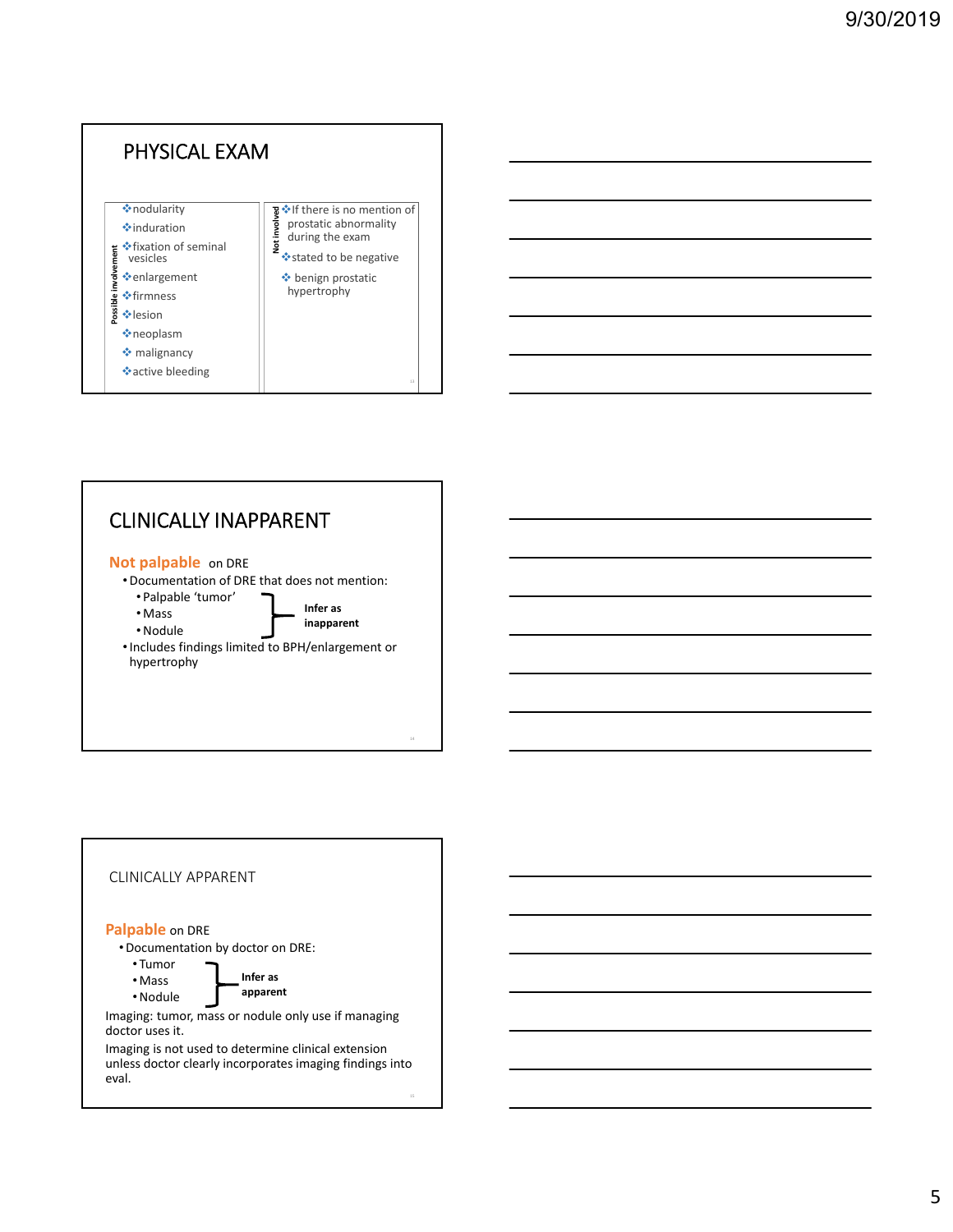



#### Prostate Specific Antigen blood test (PSA)

Tumor marker assay of blood serum for antigen released from cells in prostate tissue.

Value may be elevated in benign prostatic hypertrophy.

 After radical prostatectomy or radiation therapy, rising levels of PSA indicate residual disease or recurrence

Note: Test results may be affected by recent prostatic massage or palpation; PSA level should be assayed before digital rectal examination.

Normal range: 0 ‐ 4.0 ng/ml. Normal range also varies depending on the patient's age.

### IMAGING

**Prostatic Ultrasound** –Many times called Transrectal U/S (TRUS). Document "increased areas of attenuation", mention of "hypoechoic area or nodule".

**CT Abd/Pelvis** – Done to assess primary tumor extension, regional LN mets & distant mets.

**Bone Scan** – common site of distant mets in prostate CA. Document mention of "lytic", "osteolytic" or "blastic" lesions. Exception: Use of these terms in conjunction with a (suspected) Dx of arthritis, previous fracture or osteomyelitis.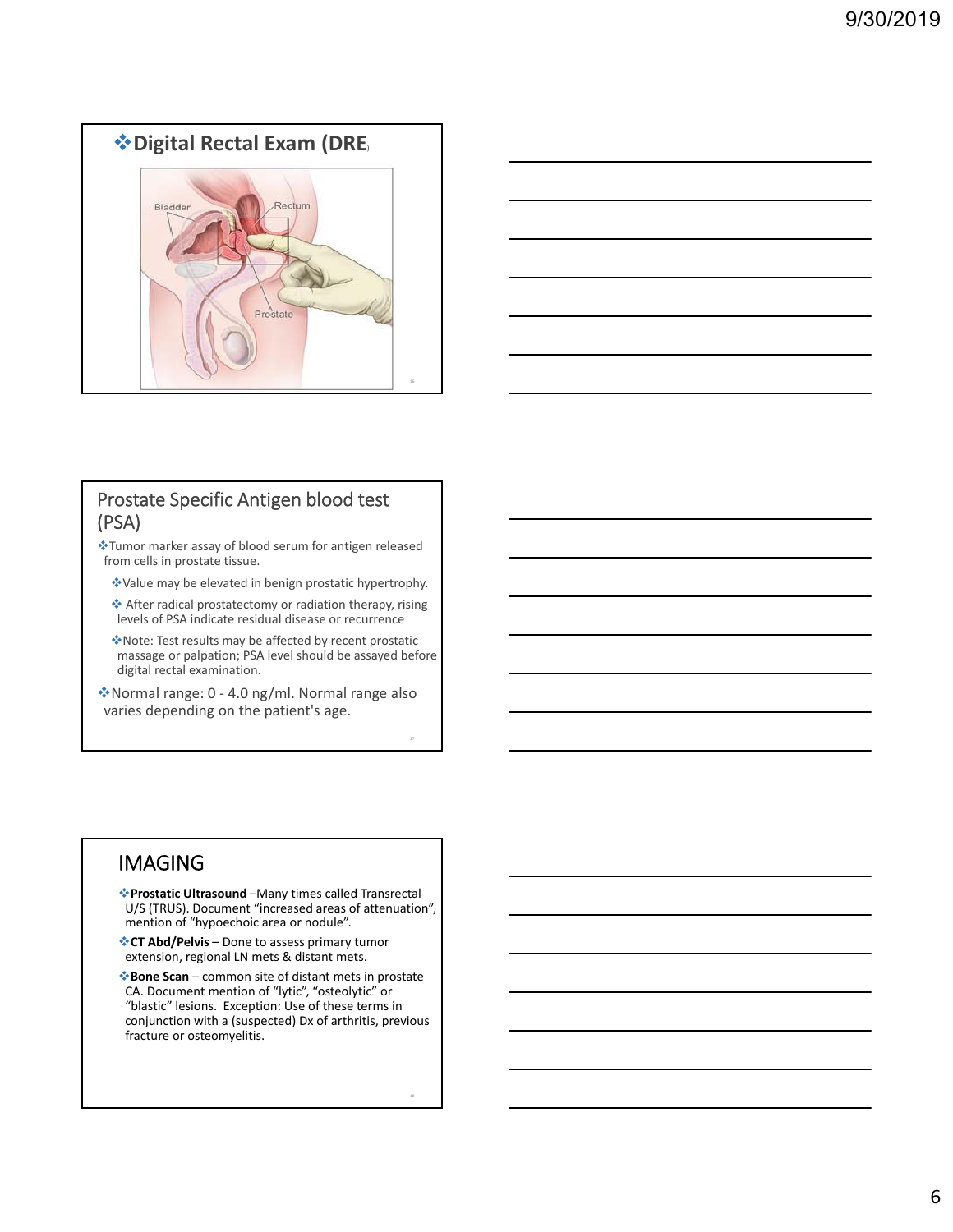### REGIONAL NODES PROSTATE

## LYMPH NODES

Groups:

- Pelvic, NOS
- •Hypogastric
- •Obturator
- •Iliac
- Sacral



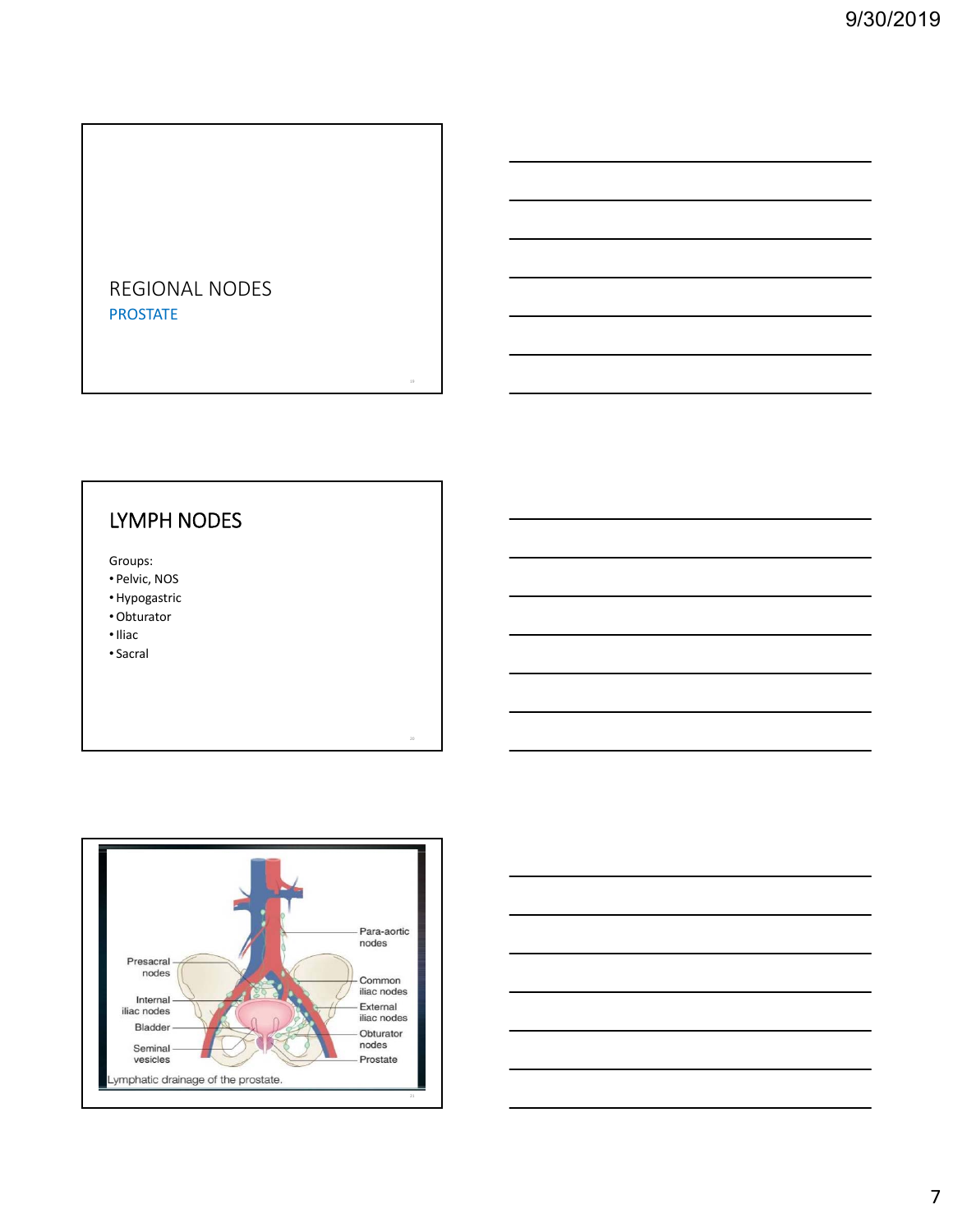# DIAGNOSTIC PROCEDURES



### ENDOSCOPIES

#### **Cystoscopy**

- Examination of the bladder using a fiberoptic instrument.
- Used to also evaluate the prostatic urethra & any stricture potentially caused by an enlarged prostate.
- Used to access when performing a TURP.